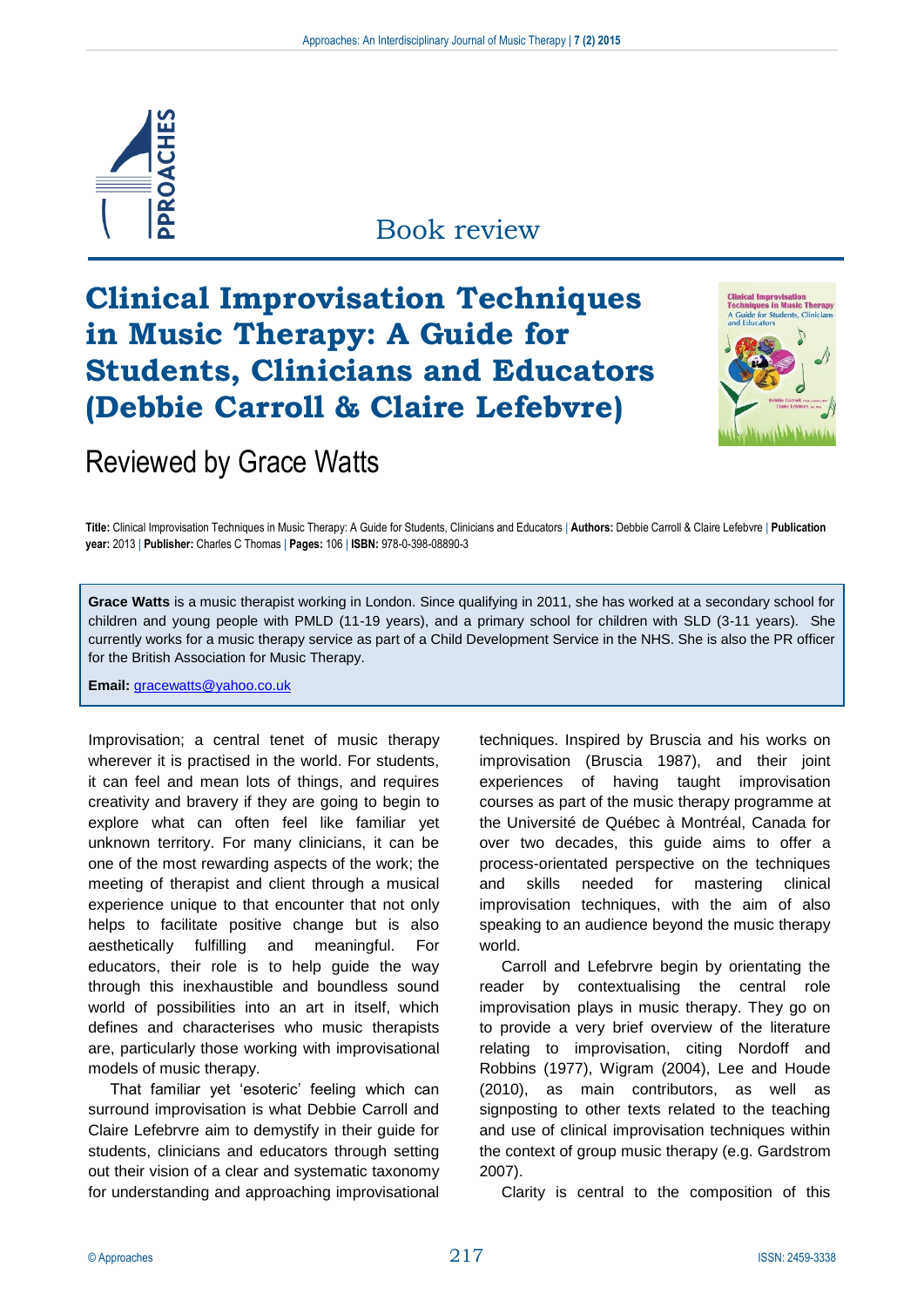guide, and Carroll and Lefebrve provide this throughout the introduction, describing the context for the guide and its role in meeting a need they felt acutely through their of experience of teaching, and the influence of Bruscia in providing a framework of techniques which they have regrouped and upon which based their taxonomy. The structure of the guide is clearly detailed and is grouped into three sections; Part 1 and Part 2, followed by a five-part appendix.

The role envisaged for the guide is expressed, and in drawing it together, Bruscia (1987) as well as Maslow (1968) are referred to in describing the essence of the therapeutic process and the realisation of therapeutic goals and objectives. In bringing the introduction to a conclusion, Carroll and Lefebrve introduce the visual representation of the taxonomy, illustrating the musical and verbal categories as described in Part 1.

Part 1 sets out the '*Taxonomy of Clinical Improvisation Techniques'*, both musical and verbal, each with an accompanying prelude, summary list of the techniques, and description of each technique. Shaped mainly by a humanistic approach, Carroll and Lefebrvre, through their definitions of techniques, describe how the techniques might be applied in the "possible unfolding of the therapeutic process" (p. 11); the *why* – the therapeutic goals; the *when* – the clinical context in which the techniques might be used, and the *what* and *how* – the therapist's musical actions. The definition of each technique is short and to the point, and it can almost be imagined in a spreadsheet format, presenting a series of dropdown menus through which you can scroll through and select specific techniques as appropriate.

Part 2 '*Applying the Techniques',* looks in greater detail at the techniques described in Part 1 and their application in clinical improvisation. Divided into four sections: '*Expanding Clinical and Musical Resources'*, '*Role-play Exercises'*, '*Guidelines for Working with the Client's Playing'*, and '*Six Role-play Exercises with Predetermined Musical and Clinical Parameters'*, ways in which to explore improvisation are presented through a variety of role play exercises within a range of clinical and musical parameters. Drawing upon the many perspectives and stances within music therapy, definitions of the musical and clinical parameters can be interpreted by way of containment.

In their closing words, Carroll and Lefebrve revisit the rationale for the guide and its far

reaching aims, and we are reminded of their wish for the guide to fulfil a role in meeting a need for providing a systematic, process-orientated approach to teaching clinical improvisation. They conclude with an extract from a letter written to them by Bruscia, encapsulating what they have set out to do through their taxonomy of clinical techniques:

"Our grace as an improvisational therapist comes from being able to use each element of our art form separately and in various combinations. For me, it is impossible to fully appreciate an apple strudel if I have not experienced the simple and unadorned beauty of the raw apple" (Bruscia 1995: 76).

This guide from Carroll and Lefebvre offers a framework in which improvisation can be thought about and approached systematically from a humanistic perspective. It provides the student and clinician with a tool box of resources they can explore, become familiar with and bring to the music therapy context, whilst offering the educator a way in which to present and share these tools with clarity and purpose. For students, it usefully brings awareness to, and reminds those more experienced clinicians, of all the many elements a music therapist can be thinking and feeling musically when they are in the moment improvising with a client.

For the more inexperienced improviser, the clarity of this approach will offer reassurance, and will help to make what is a limitless and unending source of possibilities a more manageable terrain. For others, they may find the simplistic way in which the concepts are presented as limiting and perhaps a little unsophisticated.

As a psychodynamically-orientated music therapist, as I was exploring the guide, I found myself asking many questions about the art of improvising; how this very act, which defines what it is that we do, is related to the dynamics between client and therapist, and how the music made in the relationship between client and therapist is described.

Ultimately, I was left wondering, for those who practise within a psychodynamic framework, if it is possible to describe improvisation approaches, techniques, styles and skills, without contextualising it in the psychodynamics of the client-therapist relationship. I wondered if perhaps this was something that the authors discussed and came to the decision that the guide was not the place in which to enter into the complexities of this